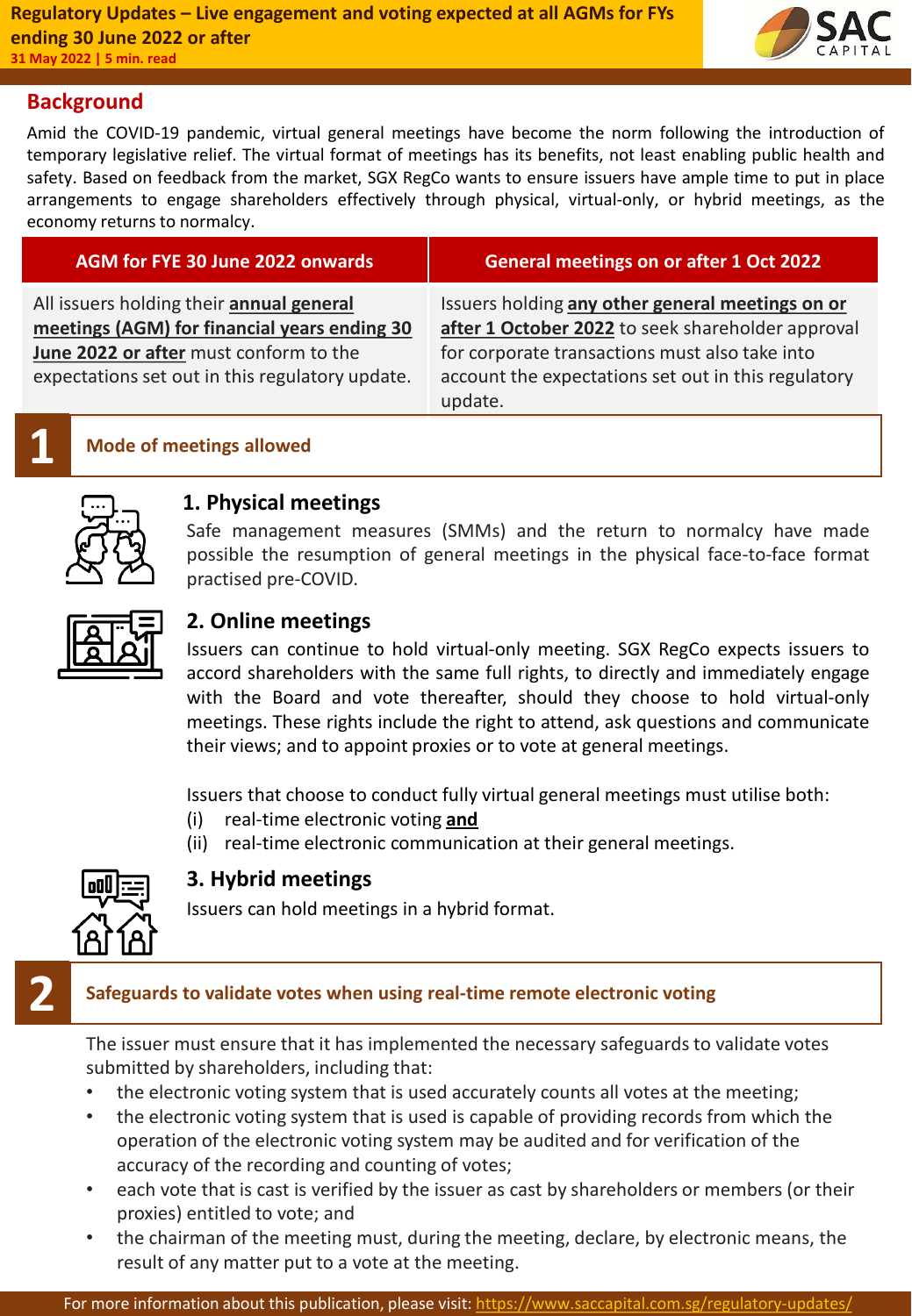

# **3 Contents of notice of meeting**

All notices of general meetings conducted virtually/via electronic means must contain the following:

- the date and time of commencement of the meeting;
- the resolutions to be proposed;
- if it is a physical meeting, information with regards to the physical meeting;
- if it is a fully virtual/via electronic means meeting, the arrangements for shareholders to participate in the meeting via electronic means to conduct real-time electronic voting and real-time communications;
- if it is a hybrid meeting, information with regards to the physical meeting and details of how shareholders can participate in the meeting via electronic means; and
- instructions to shareholders on how they may:
- access any documents or information relating to the business of the general meeting;
- submit their questions ahead of the meeting (e.g. via email) or raise questions at the general meeting (e.g. via videoconferencing), the timeframe for submission of questions in advance and how the substantial and relevant questions will be responded to; and
- cast their votes, including specific instructions to CPF and SRS investors, if applicable.

# **4 Other requirements**

- **[Submission of questions]** After the publication of the notice of meeting, shareholders should be allowed at least 7 calendar days to submit their questions. Shareholders should also be informed of any cut-off time within which questions must be submitted and when their questions would be responded to. Issuers should publish their responses on SGXNET and, if available, the issuer's corporate website. After the cut-off time for the submission of questions, if there are subsequent clarifications sought, or follow-up questions, this may be addressed at the general meeting.
- **[Appointment of chairman as proxy]** Issuers may provide shareholders with the option to appoint the chairman of the meeting as proxy but this cannot be mandatory.
- **[Submission of proxy forms]** Shareholders must be allow to submit proxy forms via email enclosing signed PDF copies of the proxy form or through post of the instrument of proxy. Issuers may also additionally (but not in place of email and post) allow shareholders to submit proxy forms through other electronic means.
- **[CPF and SRS investors]** CPF and SRS investors should be informed that if they wish to vote, they should approach their respective CPF Agent Banks or SRS Operators to submit their votes at least seven working days before the general meeting.
- **[Meeting minutes]** Issuers must publish minutes within 1 month after the general meeting on SGXNET and the corporate website.

The above requirements are regardless of the format of the meeting, whether physical, hybrid or fully virtual/via electronic means.